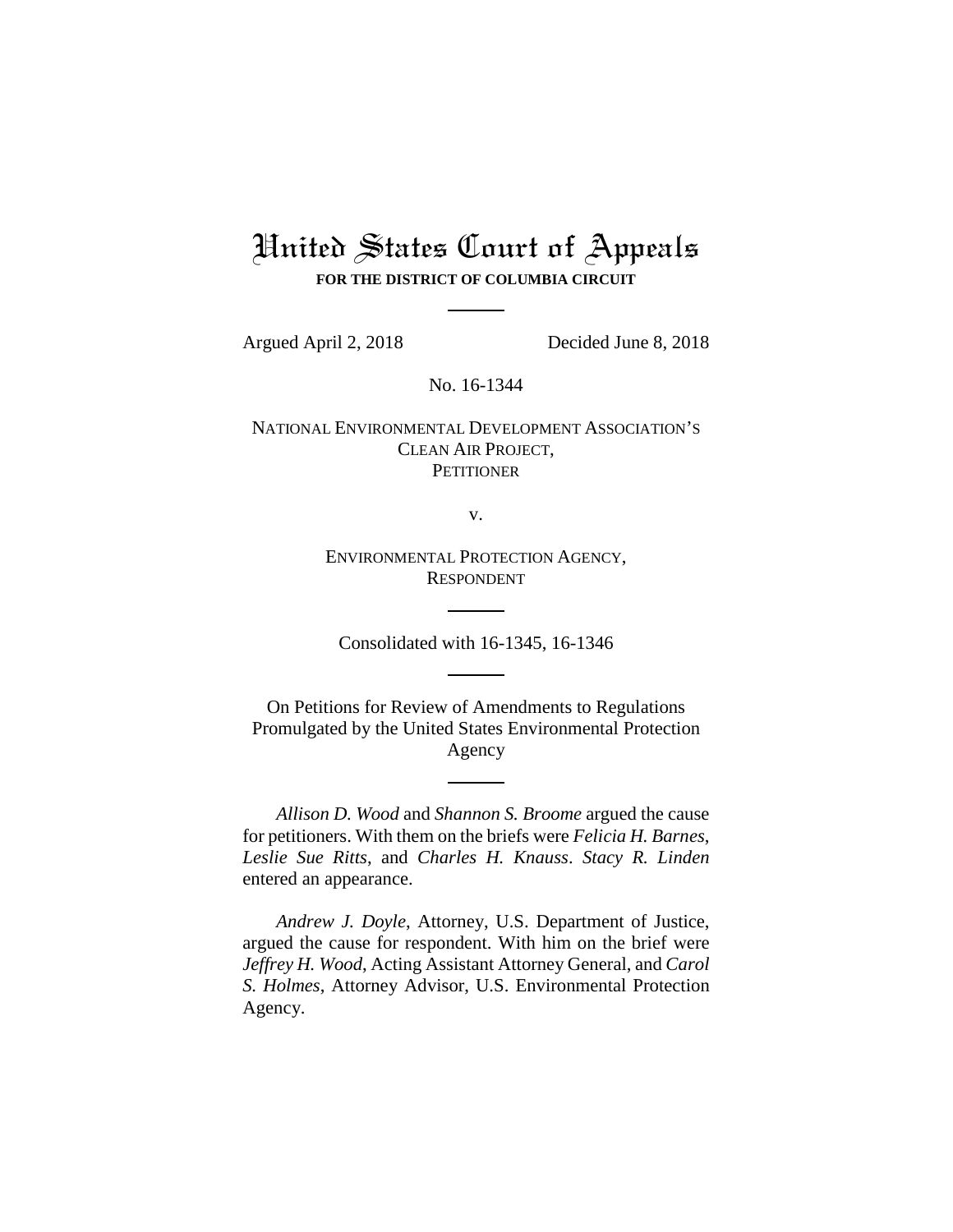Before: GARLAND, *Chief Judge*, and EDWARDS and SILBERMAN, *Senior Circuit Judges*.

Opinion for the Court filed by *Senior Circuit Judge* EDWARDS.

Concurring opinion filed by *Senior Circuit Judge* SILBERMAN.

EDWARDS, *Senior Circuit Judge*: This case involves a challenge by Petitioners National Environmental Development Association's Clean Air Project, American Petroleum Institute, and Air Permitting Forum ("Petitioners") to Amendments to Regional Consistency Regulations ("Amended Regulations"), 40 C.F.R. §§ 56.3–56.5 (2017), adopted by the Environmental Protection Agency ("EPA") pursuant to § 7601 of the Clean Air Act ("Act"), 42 U.S.C. § 7601. The Amended Regulations were issued in response to this court's decision in *National Environmental Development Association's Clean Air Project v. EPA* (*NEDACAP I*), 752 F.3d 999 (D.C. Cir. 2014).

*NEDACAP I* arose after the Sixth Circuit issued *Summit Petroleum Corp. v. EPA*, 690 F.3d 733 (6th Cir. 2012). In *Summit*, EPA had in force regulations adopted pursuant to the Act concerning "major sources" of pollution. The Act requires an operator of a "major source" of pollution to obtain a permit for a fixed term. 42 U.S.C. § 7661a(a). Under EPA regulations, multiple pollutant-emitting activities are treated as a single stationary source if they are, *inter alia*, "adjacent." 40 C.F.R. § 71.2; *id.* § 52.21(b)(5)–(6). EPA had determined whether facilities were "adjacent" on the basis of the functional interrelationships between the facilities, and not simply the physical distance separating them. In *Summit*, however, the Sixth Circuit vacated an EPA determination that a natural gas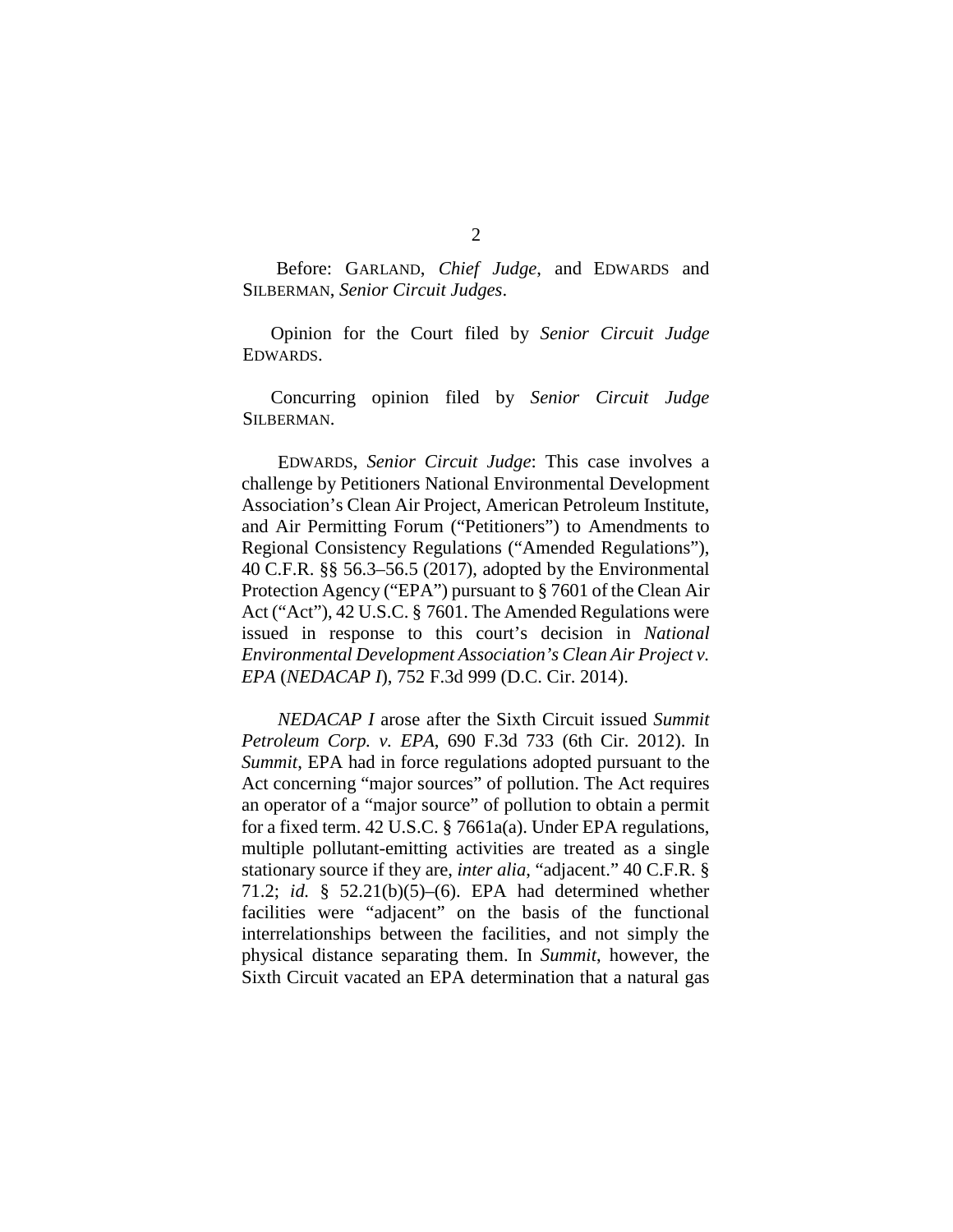plant and associated wells were one "source" for the purpose of permitting under the Act.

EPA took exception to the *Summit* decision because it effectively overturned a nationally applicable EPA policy. In December 2012, EPA issued a Directive to the Regional Air Directors of each of the ten EPA regions stating that,

[o]utside the [Sixth] Circuit, at this time, the EPA does not intend to change its longstanding practice of considering interrelatedness in the EPA permitting actions in other jurisdictions. In permitting actions occurring outside of the [Sixth] Circuit, the EPA will continue to make source determinations on a case-bycase basis using the [agency's] three factor test.

*NEDACAP I*, 752 F.3d at 1003. One of the Petitioners here filed suit in this court challenging EPA's *Summit* Directive. The petitioner argued that by establishing inconsistent permit criteria applicable to different parts of the country, the *Summit* Directive violated the Clean Air Act and EPA regulations. We granted the petition for review, holding that the *Summit* Directive could not be squared with EPA's regulations. *Id.* We did not decide whether the *Summit* Directive also contravened the requirements of the Clean Air Act.

Almost immediately after the decision in *NEDACAP I* was issued, EPA instituted rule making to amend the old Regional Consistency Regulations. In August 2016, EPA issued the Amended Regulations that are at issue in this case. To address the *Summit* issue, the Amended Regulations make it clear that

only the decisions of the U.S. Supreme Court and decisions of the U.S. Court of Appeals for the D.C. Circuit Court that arise from challenges to "nationally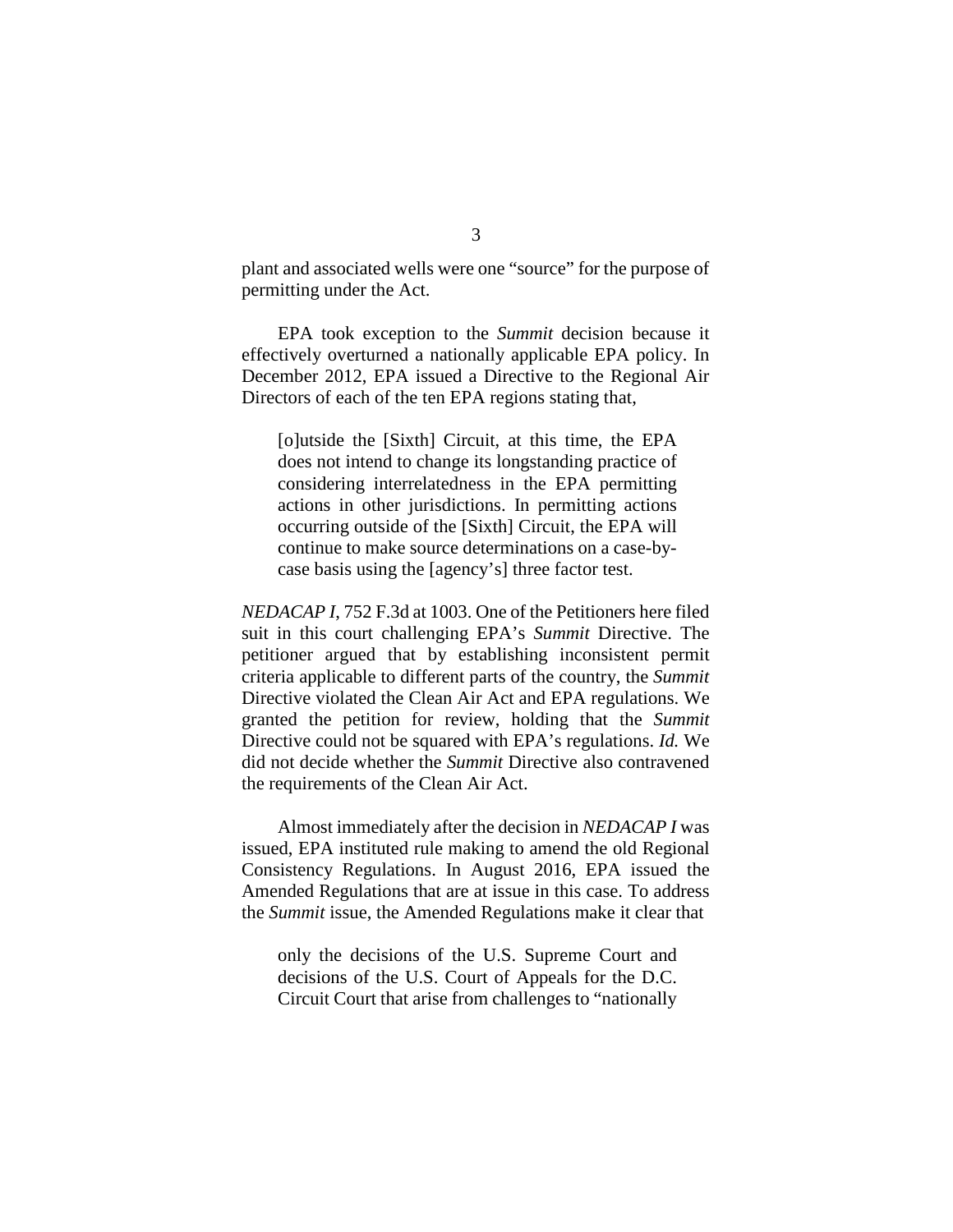applicable regulations . . . or final action," as discussed in Clean Air Act section 307(b) (42 U.S.C. 7607(b)), shall apply uniformly.

40 C.F.R. § 56.3(d).

The Petitioners challenge the Amended Regulations principally on the ground that, under 42 U.S.C. § 7601(a), EPA is required to implement the Act uniformly nationwide and establish mechanisms for resolving judicially created inconsistencies. Petitioners' position is difficult to comprehend, however. For example, if the Sixth Circuit issues a decision that is contrary to EPA national policy, as happened in *Summit*, Petitioners contend that the agency cannot follow the approach announced in the *Summit* Directive. Does that mean that EPA must apply the Sixth Circuit decision in all regions? The statute does not require this. And if the Seventh Circuit subsequently issues a judgment that is at odds with the Sixth Circuit decision, would EPA be required to change its position again? Petitioners offer no viable answers.

Under the Act, the D.C. Circuit has jurisdiction to hear petitions for review of "any . . . nationally applicable regulations promulgated, or final action taken" under the Act, as well as any other final agency action that is, *inter alia*, "based on a determination of nationwide scope or effect." 42 U.S.C. § 7607(b)(1). The Act assigns all other petitions for review – including most challenges to "any . . . final action . . . which is locally or regionally applicable"  $-$  to "the United States Court of Appeals for the appropriate circuit." *Id.* Under this statutory scheme, it is hardly surprising that judicial review of EPA actions sometimes results in circuit court rulings that are inconsistent with other circuit court rulings applicable to different EPA regions. As we explain below, the Amended Regulations reflect permissible and sensible solutions to issues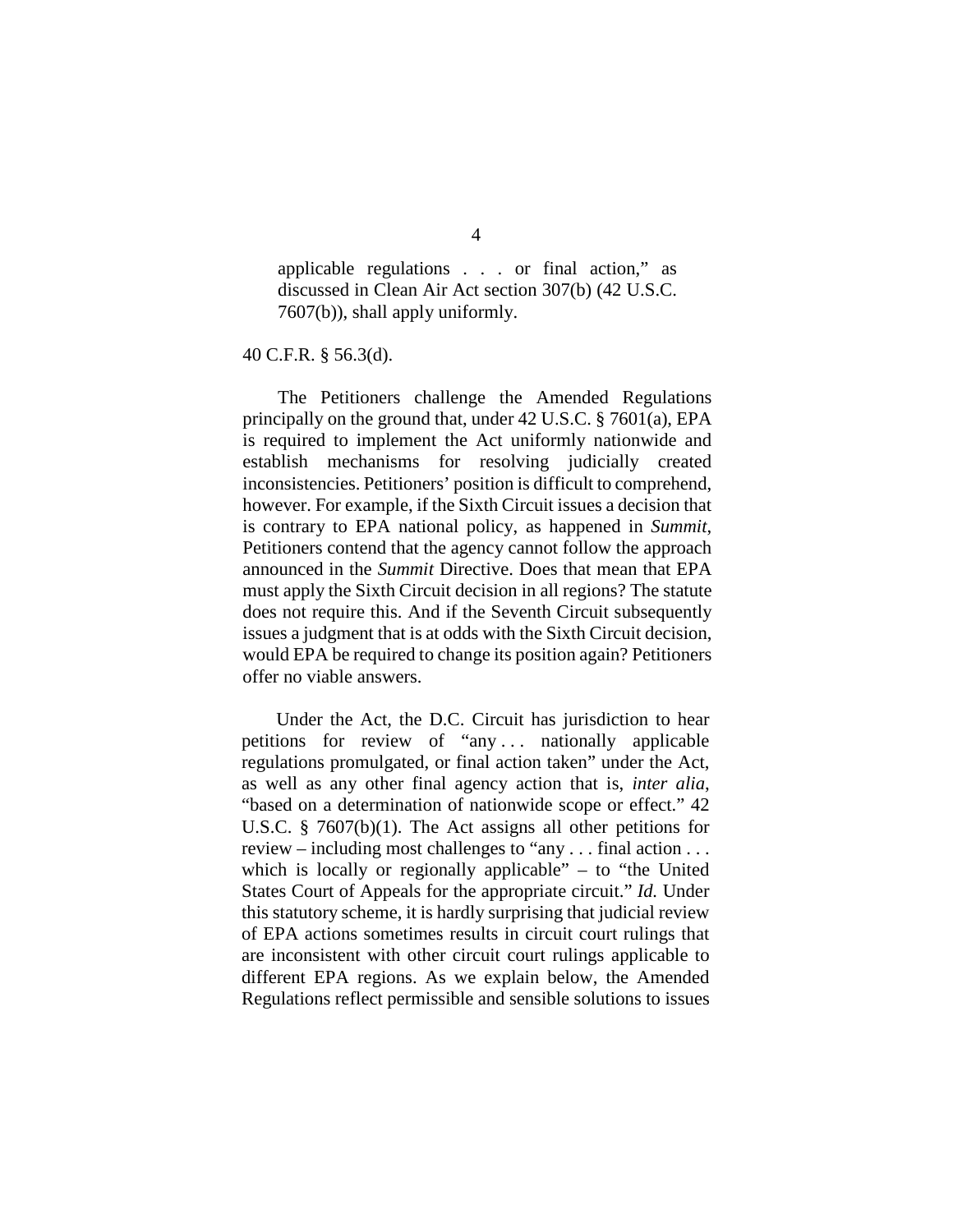emanating from intercircuit conflicts and agency nonacquiescence. We therefore defer to EPA's reasonable construction of the statute and deny the petitions for review.

## **I. BACKGROUND**

EPA is run by an Administrator, whose office is located in Washington, D.C. The agency also has ten regional offices, each of which is responsible for administering agency programs within the states in a designated region. "The Administrator is authorized to prescribe such regulations as are necessary to carry out his functions under [the Act] . . . [and] may delegate to any officer or employee of the Environmental Protection Agency such of his powers and duties under [the Act], except the making of regulations subject to section 7607(d) of this title, as he may deem necessary or expedient." 42 U.S.C. § 7601(a)(1). In addition, the Act requires the Administrator to "promulgate regulations establishing general applicable procedures and policies for regional officers and employees (including the Regional Administrator) to follow in carrying out a delegation." *Id.* § 7601(a)(2).

The Act also provides that regulations with respect to delegations under  $\S 7601(a)(1)$  must be designed

(A) to assure fairness and uniformity in the criteria, procedures, and policies applied by the various regions in implementing and enforcing the chapter;

. . . and

(C) to provide a mechanism for identifying and standardizing inconsistent or varying criteria, procedures, and policies being employed by such officers and employees in implementing and enforcing the chapter.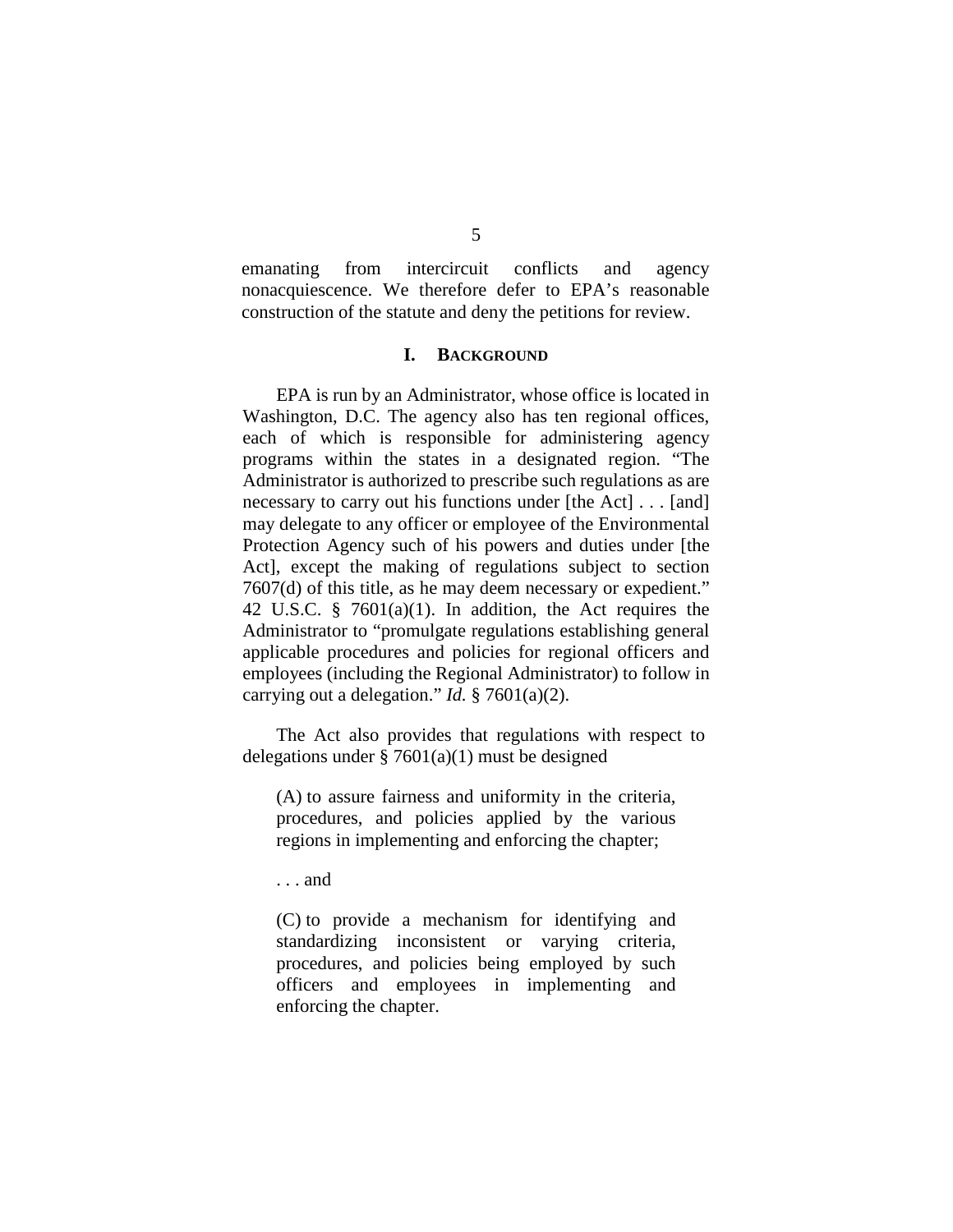*Id.* § 7601(a)(2). Over the years, EPA Administrators have made many such delegations to facilitate agency operations.

As noted above, judicial review of EPA actions is bifurcated between petitions for review that must be filed in the United States Court of Appeals for the D.C. Circuit and petitions that may be filed in the regional circuit courts. The Act provides:

A petition for review of action of the Administrator in promulgating any ... nationally applicable regulations promulgated, or final action taken, by the Administrator . . . may be filed only in the United States Court of Appeals for the District of Columbia. A petition for review of the Administrator's action . . . which is locally or regionally applicable may be filed only in the United States Court of Appeals for the appropriate circuit. Notwithstanding the preceding sentence a petition for review of any action referred to in such sentence may be filed only in the United States Court of Appeals for the District of Columbia if such action is based on a determination of nationwide scope or effect and if in taking such action the Administrator finds and publishes that such action is based on such a determination.

*Id.* § 7607(b)(1); *see also Dalton Trucking, Inc. v. EPA*, 808 F.3d 875, 878–80 (D.C. Cir. 2015) (discussing the jurisdiction and venue provisions under the Clean Air Act). The Petitioners acknowledge that this statutory scheme "creates the possibility of geographically inconsistent judicial decisions on [Act] issues," because different circuits may reach different results on the same question. Pet'rs' Br. 22.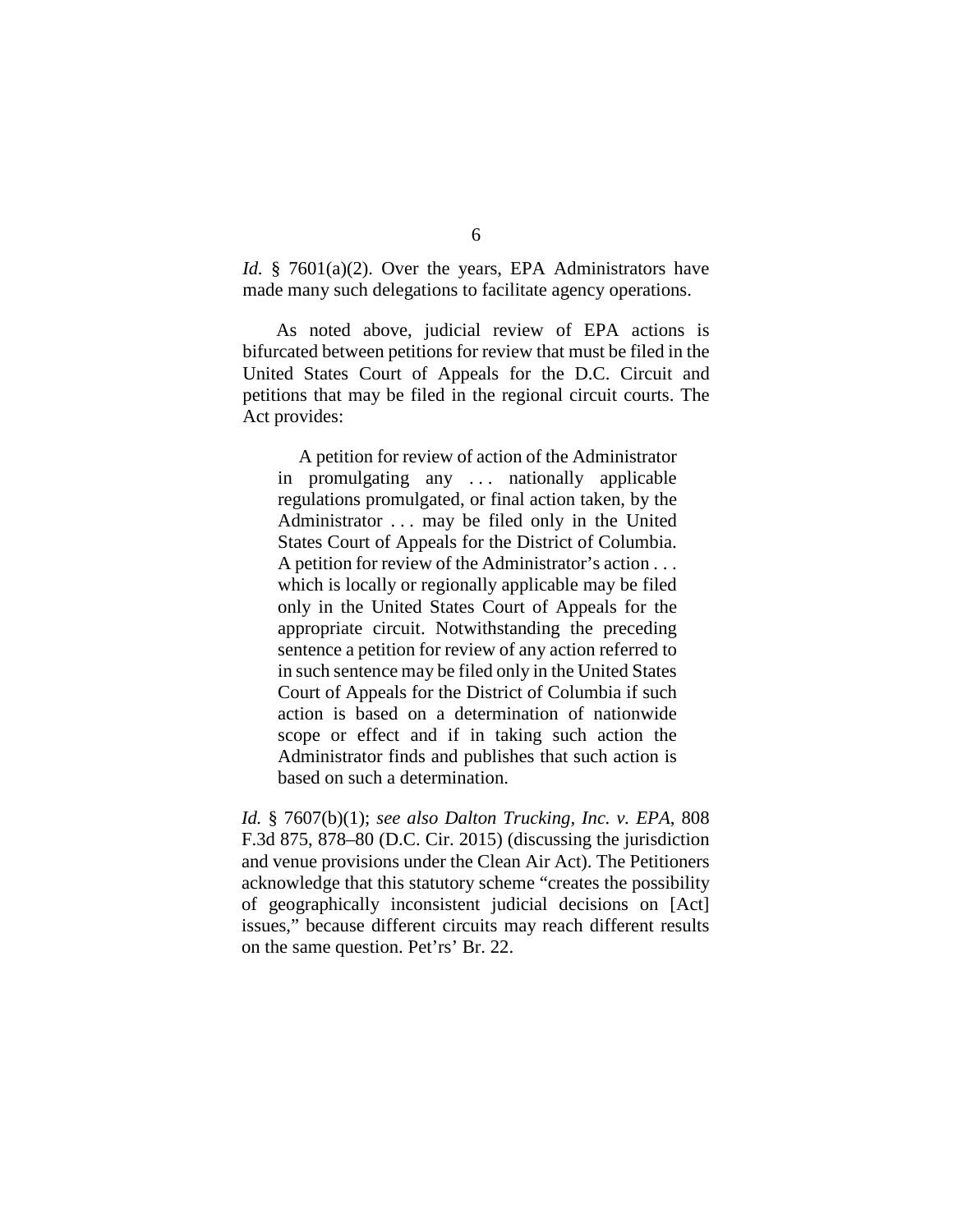As outlined in the introduction to this opinion, the dispute in this case stems from the Sixth Circuit's decision in *Summit*. That case resolved a challenge to EPA's interpretation of the word "adjacent," an interpretation the Sixth Circuit rejected. 690 F.3d at 735. EPA then issued the aforementioned *Summit* Directive in which the agency made it clear that it would not follow *Summit* in EPA regions outside of the Sixth Circuit. One of the Petitioners here challenged the *Summit* Directive in this court in *NEDACAP I*, arguing that the directive violated EPA's consistency obligations under both  $\S$  7601(a)(2) and the agency's then-effective regulations. 752 F.3d at 1003.

The consistency regulations that were at issue in *NEDACAP I* read, in relevant part, as follows:

It is EPA's policy to:

(a) Assure fair and uniform application by all Regional Offices of the criteria, procedures, and policies employed in implementing and enforcing the act; [and]

(b) Provide mechanisms for identifying and correcting inconsistencies by standardizing criteria, procedures, and policies being employed by Regional Office employees in implementing and enforcing the act . . . .

*NEDACAP I*, 752 F.3d at 1004 (quoting 40 C.F.R. § 56.3 (2012)). We upheld the challenge to the *Summit* Directive because we saw the consistency regulations as implying "that EPA was obligated to respond to the *Summit Petroleum* decision in a manner that eliminated regional inconsistency." *Id.* at 1011. We concluded that EPA's then-current "regulations" preclude[d] EPA's inter-circuit nonacquiescence . . . and [that] the *Summit* Directive [was] therefore contrary to law." *Id.* We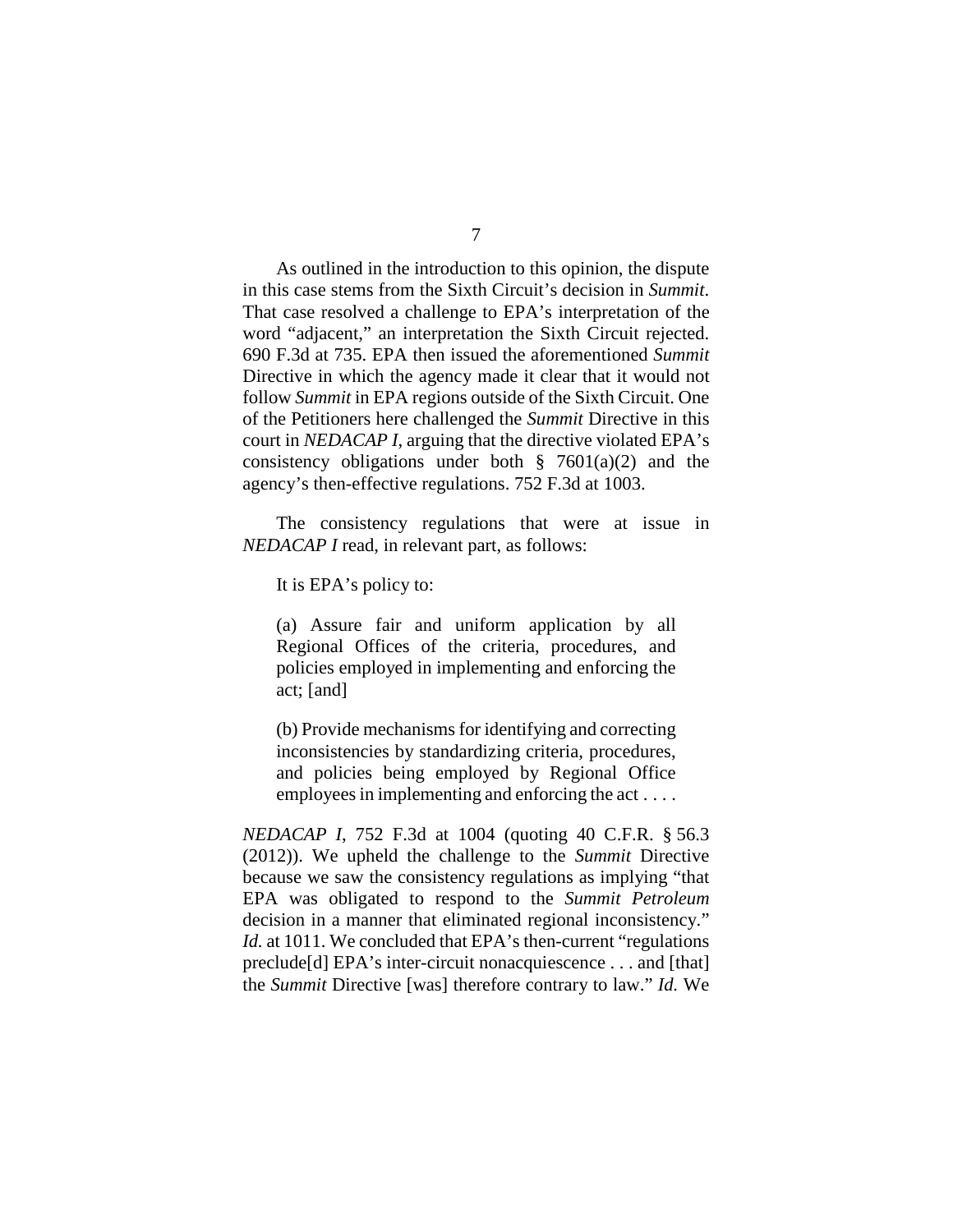declined to determine whether the *Summit* Directive also violated the Act. *Id.*

The decision in *NEDACAP I* made it clear that EPA had options other than following the command of *Summit* nationwide, including an option to "revise its uniformity regulations to account for regional variances created by a judicial decision or circuit splits." *Id.* at 1010. EPA heeded these words and promptly issued a notice of proposed rule making.

In August 2015, EPA published and solicited public comment on a proposal to amend the old consistency regulations to address "how to treat Federal court decisions regarding locally or regionally applicable actions that may affect consistent application of national programs, policy, and guidance." Amendments to Regional Consistency Regulations, 80 Fed. Reg. 50,250, 50,252 (Aug. 19, 2015) (to be codified at 40 C.F.R. pt. 56). In August 2016, EPA issued the Amended Regulations that are now before us.

The Amended Regulations read in relevant part as follows:

It is EPA's policy to:

- (a) Assure fair and uniform application by all Regional Offices of the criteria, procedures, and policies employed in implementing and enforcing the act;
- (b) Provide mechanisms for identifying and correcting inconsistencies by standardizing criteria, procedures, and policies being employed by Regional Office employees in implementing and enforcing the act; and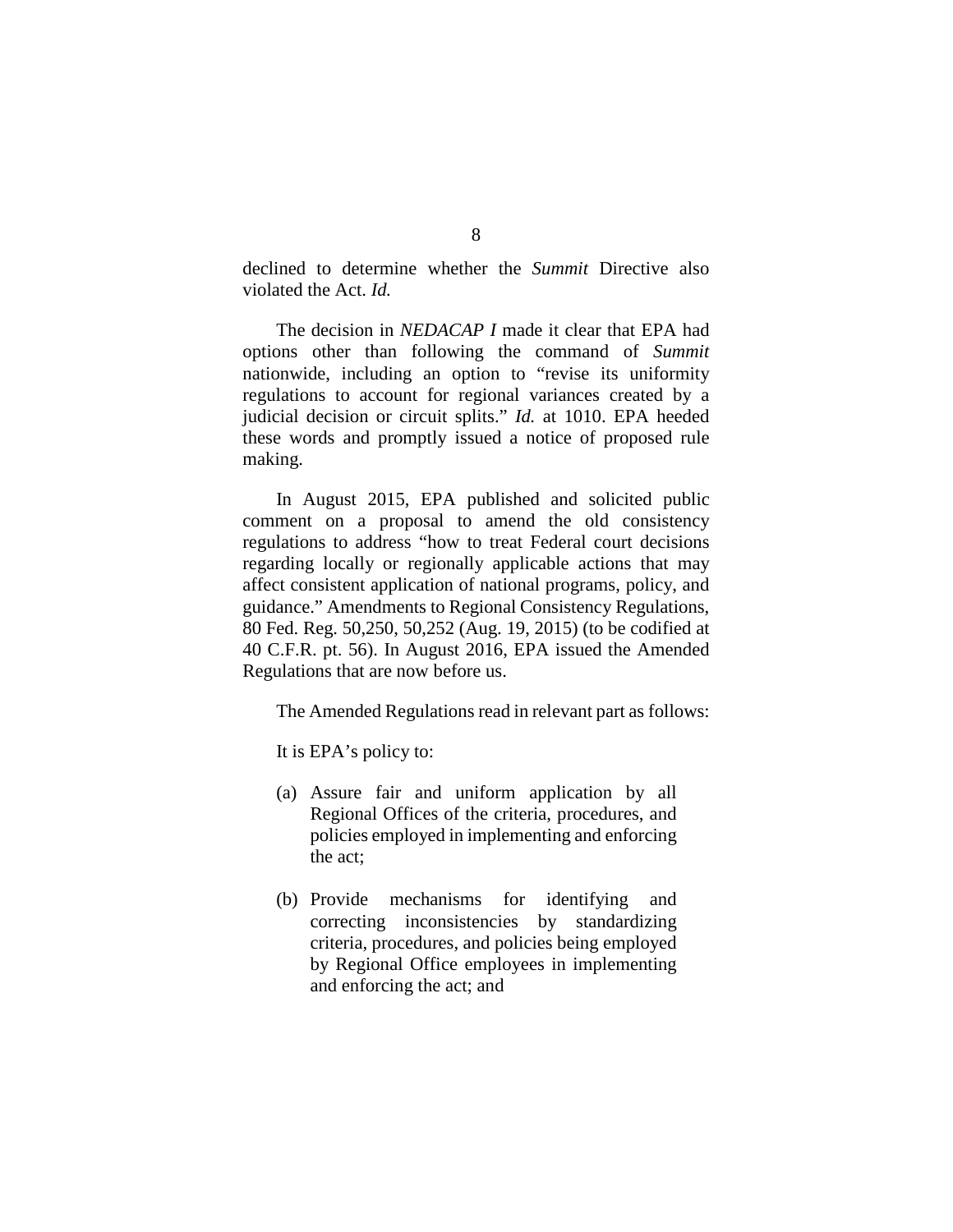. . . .

(d) Recognize that only the decisions of the U.S. Supreme Court and decisions of the U.S. Court of Appeals for the D.C. Circuit Court that arise from challenges to "nationally applicable regulations . . . or final action," as discussed in Clean Air Act section 307(b) (42 U.S.C. 7607(b)), shall apply uniformly, and to provide for exceptions to the general policy stated in paragraphs (a) and (b) of this section with regard to decisions of the federal courts that arise from challenges to "locally or regionally applicable" actions, as provided in Clean Air Act section 307(b) (42 U.S.C. 7607(b)).

40 C.F.R. § 56.3(a), (b), (d). In § 56.4, EPA added a provision stating that

[t]he Administrator shall not be required to issue new mechanisms or revise existing mechanisms developed under paragraphs (a) of this section to address the inconsistent application of any rule, regulation, or policy that may arise in response to the limited jurisdiction of either a federal circuit court decision arising from challenges to "locally or regionally applicable" actions, as provided in Clean Air Act section 307(b) (42 U.S.C. 7607(b)), or a federal district court decision.

*Id.* § 56.4(c). Finally, EPA revised § 56.5 so that a regional office need not seek headquarters' concurrence in order to depart from EPA policy if that departure is required in order to act in accordance with a federal court decision. *Id.* § 56.5(b).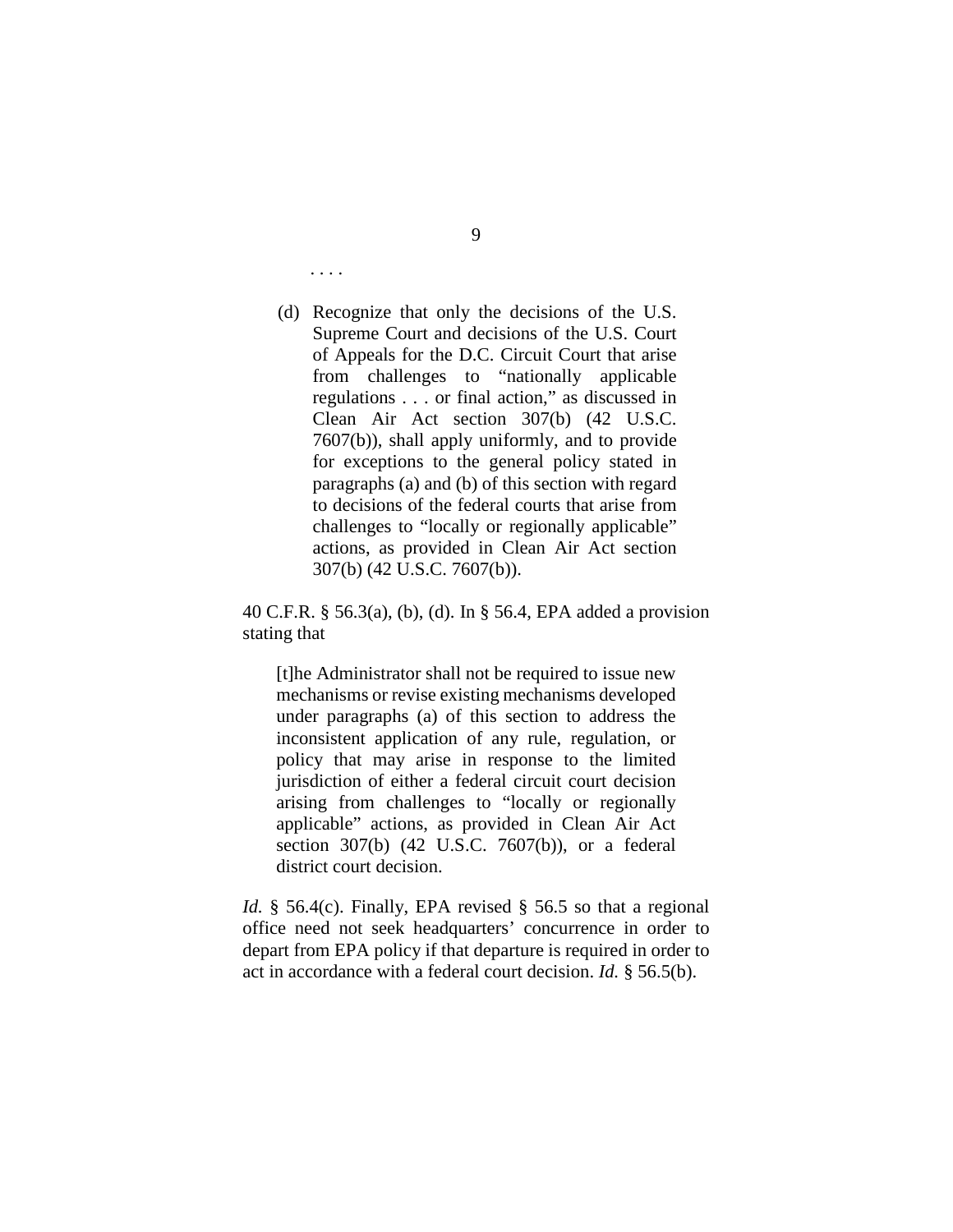Petitioners timely filed petitions for review of the Amended Regulations.

#### **II. ANALYSIS**

## **A.** *Standard of Review*

Petitioners' challenge to EPA's interpretation of the Act is governed by *Chevron U.S.A. Inc. v. Natural Resources Defense Council*, 467 U.S. 837 (1984). Under *Chevron* step one, we must first decide "whether Congress has directly spoken to the precise question at issue." *Id.* at 842; *see also Kingdomware Techs., Inc. v. United States*, 136 S. Ct. 1969, 1976 (2016) ("[W]e begin with the language of the statute[;]  $\ldots$  [i]f the  $\ldots$ language is unambiguous and the statutory scheme is coherent and consistent . . . the inquiry ceases."). If the statutory provision in question is "silent or ambiguous with respect to the specific issue," we then assess the matter pursuant to *Chevron* step two to determine whether EPA's interpretation is "based on a permissible construction of the statute." 467 U.S. at 843. *See generally* EDWARDS & ELLIOTT, FEDERAL STANDARDS OF REVIEW: REVIEW OF DISTRICT COURT DECISIONS AND AGENCY ACTIONS 211–22 (3d ed. 2018).

The court may also set aside EPA action that is "arbitrary, capricious, an abuse of discretion, or otherwise not in accordance with law," or "in excess of statutory . . . authority." 42 U.S.C. § 7607(d)(9). "To determine whether EPA's rules are 'arbitrary and capricious,' we apply the same standard of review under the Clean Air Act as we do under the Administrative Procedure Act." *Allied Local & Reg'l Mfrs. Caucus v. EPA*, 215 F.3d 61, 68 (D.C. Cir. 2000). That standard requires us to "affirm the EPA's rules if the agency has considered the relevant factors and articulated a 'rational connection between the facts found and the choice made.'" *Id.* (quoting *Motor Vehicle Mfrs. Ass'n v. State Farm Mut. Auto.*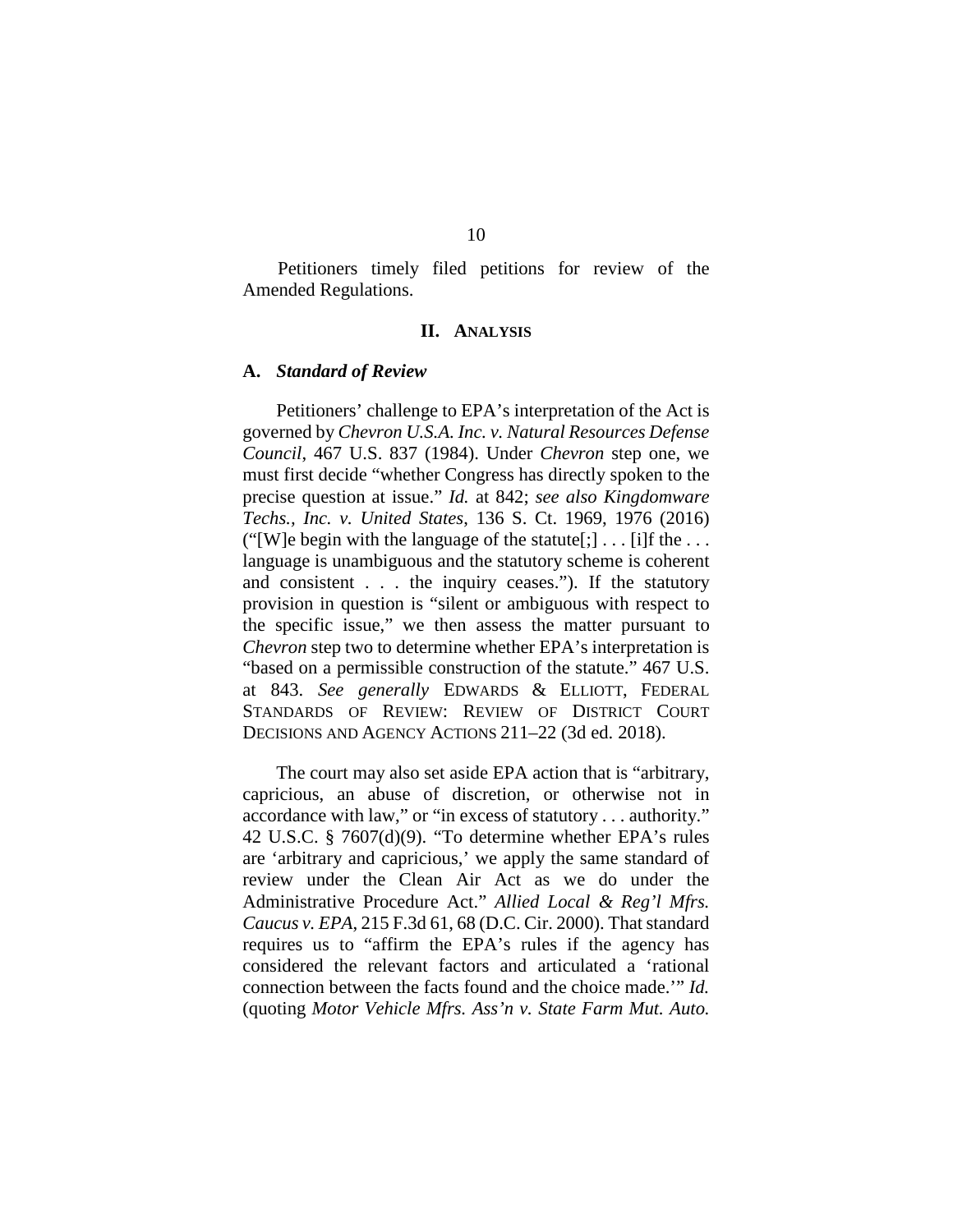*Ins. Co.*, 463 U.S. 29, 43 (1983)). *See generally* EDWARDS & ELLIOTT, FEDERAL STANDARDS OF REVIEW, *supra*, at 259–67.

#### **B.** *Petitioners' Challenges*

Petitioners challenge the Amended Regulations on four grounds. First, they argue that  $\S$  7601(a)(2) precludes the use of intercircuit nonacquiescence. Petitioners contend that this statutory provision requires EPA to implement the Act uniformly nationwide and establish a mechanism for resolving inconsistencies created by court decisions. Second, Petitioners claim that even if  $\S 7601(a)(2)$  is ambiguous, the Amended Regulations rely on an unreasonable interpretation of the Act. Third, Petitioners contend that the Amended Regulations are arbitrary and capricious in allowing exceptions to EPA policy for court-created inconsistencies. Finally, Petitioners insist that because *NEDACAP I* held that intercircuit nonacquiescence violated regulations whose language resembles the statutory provision we now construe, the two cases cannot be distinguished and judgment in this case must follow its predecessor. For the reasons indicated below, we reject these arguments.

# *1. Section 7601(a)(2) Does Not Apply to Judicially Created Inconsistencies*

Petitioners argue that because the Amended Regulations tolerate court-created inconsistencies in the application of agency policies, the regulations clearly violate  $\S$  7601(a)(2) and, therefore, cannot survive review under *Chevron* step one. In other words, Petitioners suggest that because the Act admits of plain meaning, EPA's construction of  $\S$  7601(a)(2) fails under *Chevron* step one. Petitioners' view is misguided.

"In addressing a question of statutory interpretation, we begin with the text." *City of Clarksville v. FERC*, 888 F.3d 477,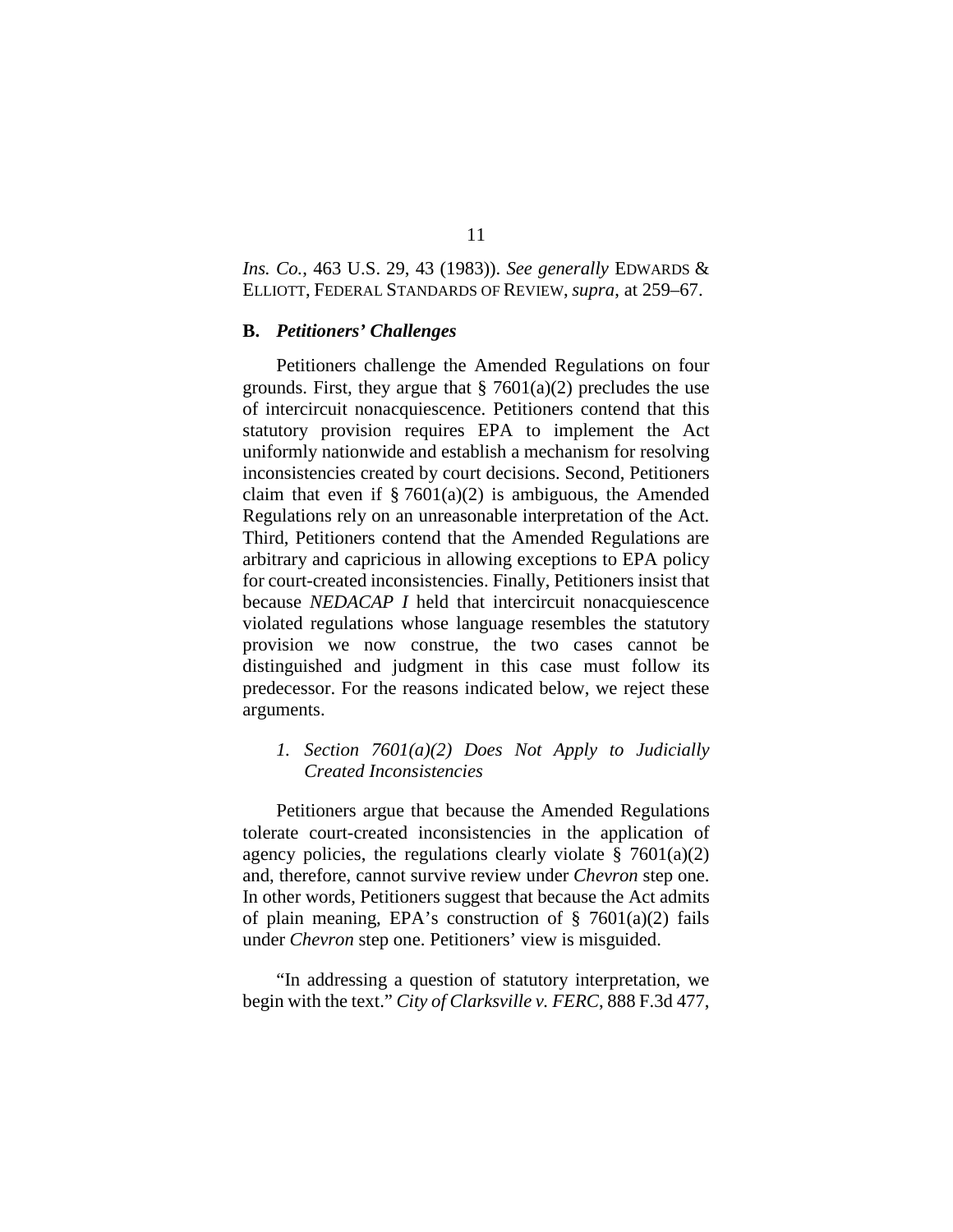482 (D.C. Cir. 2018). In order to resolve the dispute at *Chevron* step one, we must determine whether "the intent of Congress is clear," meaning that the statutory provision at issue is "unambiguous[]" with respect to the question presented. *Chevron*, 467 U.S. at 842–43. This requires that the governing statute, read "as a whole," reveal a clear congressional intent regarding the relevant question, *see, e.g.*, *Dole v. United Steelworkers of Am*., 494 U.S. 26, 41 (1990), or that "the text [of the statute] and reasonable inferences from it give a clear answer," *Brown v. Gardner*, 513 U.S. 115, 120 (1994). We certainly can make no such findings in this case.

What is most noteworthy here is that nothing in the language of § 7601(a) addresses judicially created inconsistencies in the application of EPA policies. Indeed, the fairness and uniformity requirements of  $\S$  7601(a)(2) apply only to EPA regulations promulgated for "regional officers and employees (including the Regional Administrator) to follow *in carrying out a delegation* under paragraph (1), if any." 42 U.S.C. § 7601(a)(2) (emphasis added). As relevant here, paragraph (1) limits the Administrator to delegating his or her "powers and duties under this chapter." *Id.* § 7601(a)(1). The Amended Regulations, however, excuse departure from EPA policy only to the extent "required in order to act in accordance with a federal court decision." 40 C.F.R. § 56.5; *see also id.*  §§ 56.3–56.4.

Petitioners acknowledge, as they must, that the Administrator cannot defy a controlling federal court decision in any EPA region that falls within that court's jurisdiction. The Administrator has no such "power" or "duty" under the Act. In other words, the agency is required to obey such a judicial decision without regard to any delegation of powers or duties from the Administrator. Section  $7601(a)(2)$  does not require regulations authorizing such obedience. Nor does the Act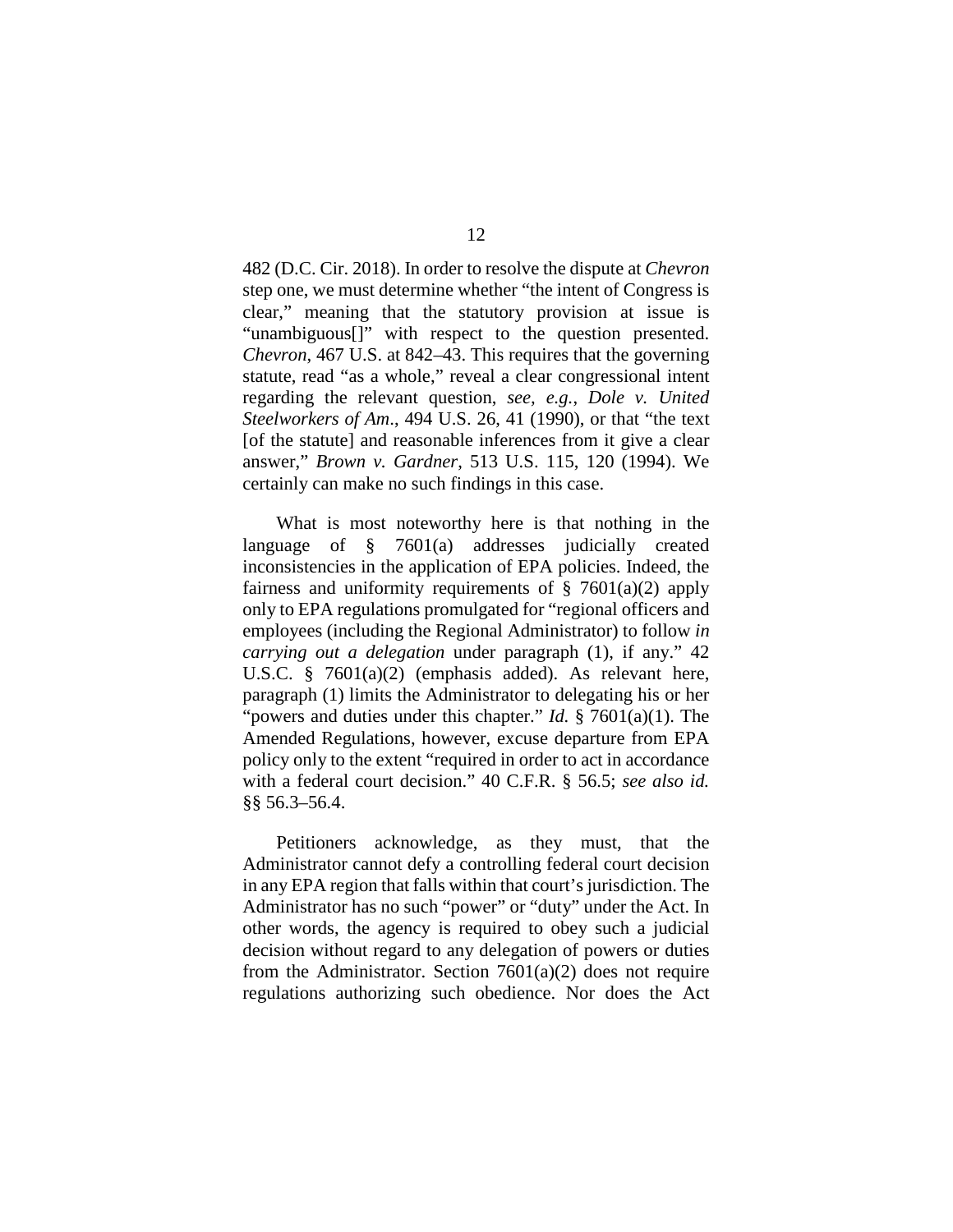purport to allow the Administrator to delegate authority to subordinate officials to ignore binding judicial decisions. In short, because the Administrator does not have any "powers" to disobey court decisions issued within EPA regions, § 7601(a) does not even allow for the issuance of such regulations. *And § 7601(a)(2) does not come into play in the absence of an Administrator's lawful delegation*. Therefore, the plain language of the Act surely does not support Petitioners' position.

Furthermore, the disputed provisions in the Amended Regulations do not purport to delegate any of the Administrator's powers. Rather, they provide that EPA regional offices are not required to seek headquarters approval "for actions that may result in inconsistent application if such inconsistent application is required in order to act in accordance with a federal court decision." 40 C.F.R. § 56.5(b). Again, where an action is required by a court, no delegation of the Administrator's "powers" has taken place.

"The plainness or ambiguity of statutory language" must be measured with reference to, among other things, "the specific context in which that language is used, and the broader context of the statute as a whole." *Robinson v. Shell Oil Co.*, 519 U.S. 337, 341 (1997). Petitioners concede that the Act, by its terms, allows for inconsistent judicial decisions. As already noted, petitions for review of purely local or regional EPA actions must be filed in the appropriate circuit court. 42 U.S.C. § 7607(b)(1). Petitions regarding nationally applicable issues must be filed in this court. *Id.* Congress obviously meant to curb inconsistencies with respect to "nationally applicable regulations promulgated, or final action taken, by the Administrator" by channeling all such challenges to the D.C. Circuit. *Id.* However, no such provision was enacted for agency actions that are purely "locally or regionally applicable." *Id*.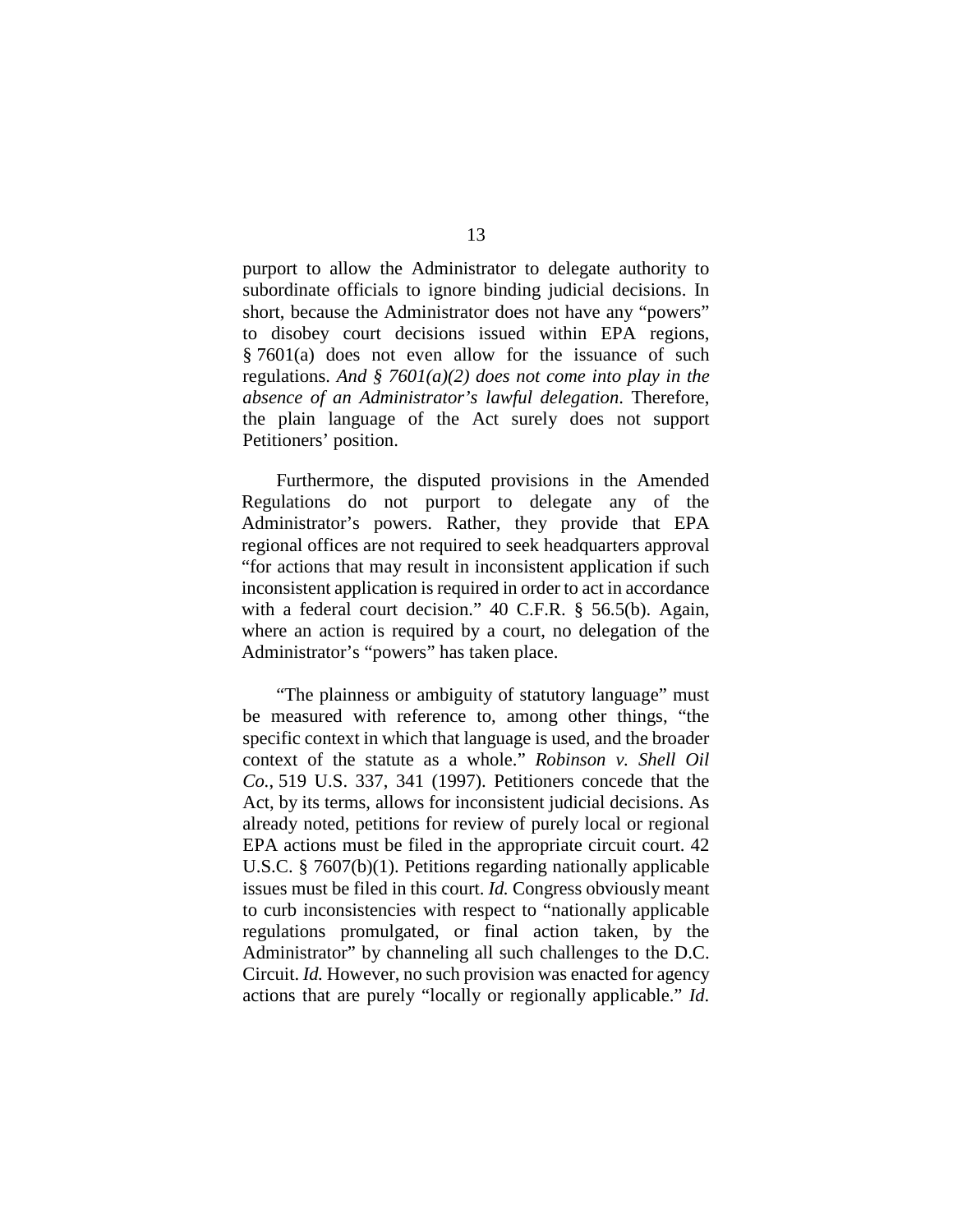The potential for intercircuit inconsistency is therefore an inevitable consequence of the Act's judicial review provision.

Petitioners argue that § 7601(a) was intended to resolve the problem of inconsistent judicial decisions generated by § 7607. They contend that the Amended Regulations thus violate  $\S 7601(a)(2)$  because they do not promote uniformity, but rather permit regional offices to take actions that may result in inconsistent application of the Act "if such [action] is required in order to act in accordance with a federal court decision." 40 C.F.R. § 56.5(b). However, as already noted, reducing inconsistencies generated by different judicial decisions in different regions is not the aim of § 7601(a).

Petitioners' arguments seem to imply that EPA's construction of § 7601(a) cannot be credited because intercircuit conflicts are inherently bad and, therefore, we should not assume that Congress meant to enact such a statutory scheme. On this point, it is sufficient to say that Petitioners' views on the values of intercircuit conflicts are shortsighted. *See* Samuel Estreicher & Richard L. Revesz, *Nonacquiescence by Federal Administrative Agencies*, 98 YALE L.J. 679, 735–36 (1989) (contending that "[g]iven the lack of intercircuit stare decisis, and the reasons underlying our system of intercircuit dialogue, an agency's ability to engage in intercircuit nonacquiescence should not be constrained").

In any event, the main point here is that  $\S$  7601(a)(2) addresses only delegation-created inconsistencies, whereas § 7607(b)(1) obviously allows for judicially created inconsistencies. Contrary to what Petitioners suggest, these two provisions do not intersect. Indeed, in their brief to this court, Petitioners concede that  $\S$  7601(a)(2) was meant to address delegation-created inconsistencies, not judicially created inconsistencies. Pet'rs' Br. 2–3.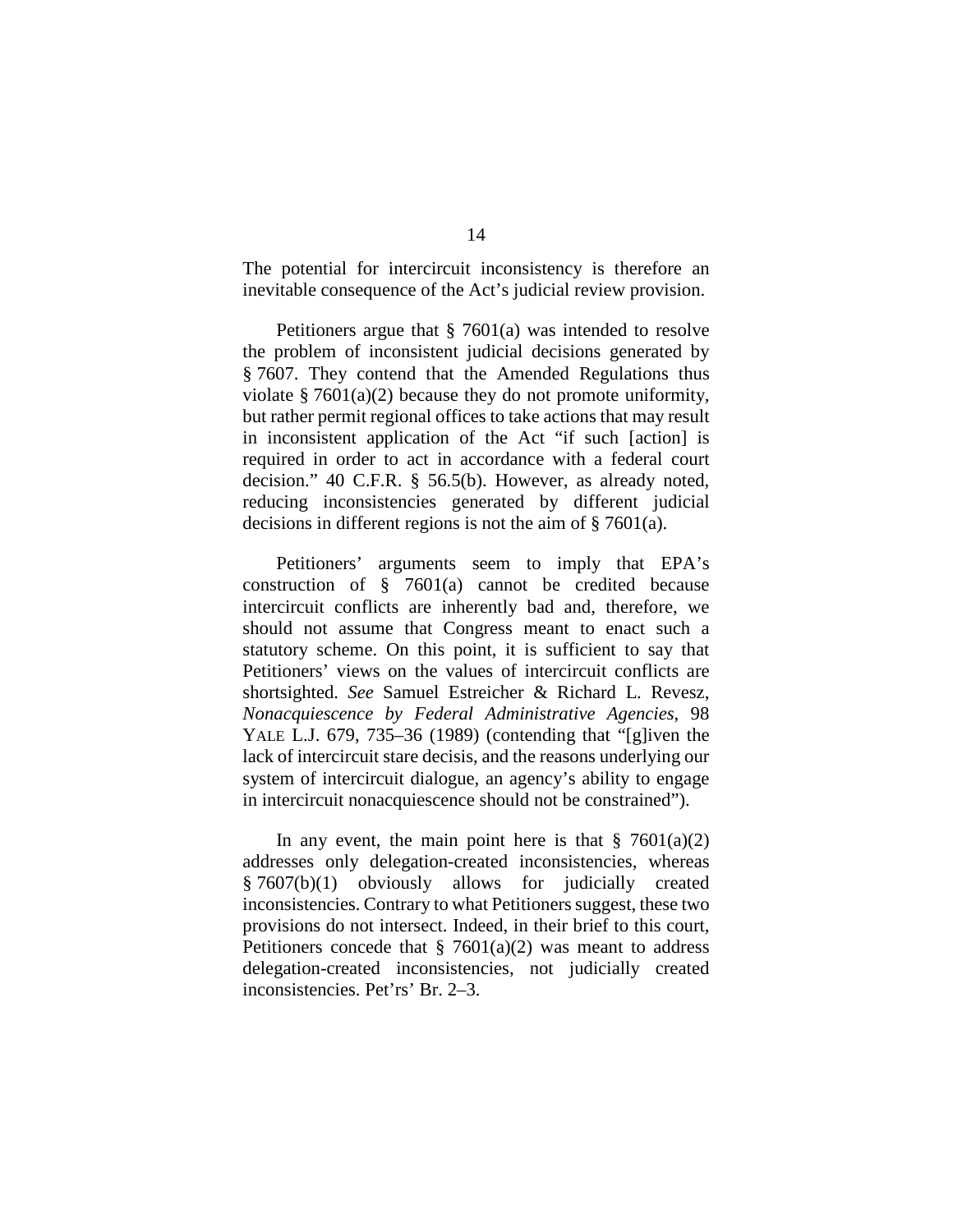In sum, Petitioners cannot prevail under the first step of *Chevron* because the plain meaning of the Act does not support their claims. Section 7601's uniformity obligations do not address court-created inconsistencies. They instead apply solely to regulations governing delegations of the Administrator's powers. Obedience to a controlling court decision involves no such delegation. Because the Amended Regulations merely acknowledge what the law requires, *i.e.*, obedience to controlling court decisions, § 7601's uniformity obligations do not apply.

# *2. EPA Permissibly and Reasonably Interpreted the Act to Allow Intercircuit Nonacquiescence*

Petitioners' arguments also fail under *Chevron* step two. "*Chevron* recognized that [t]he power of an administrative agency to administer a congressionally created . . . program necessarily requires the formulation of policy and the making of rules to fill any gap left, implicitly or explicitly, by Congress." *Mayo Found. for Med. Educ. & Research v. United States*, 562 U.S. 44, 55–56 (2011). A court has no authority to "substitute its own construction of a statutory provision for a reasonable interpretation made by the administrator of an agency" when the agency is acting pursuant to congressionally delegated authority. *Chevron*, 467 U.S. at 844. "*Chevron*'s premise is that it is for agencies, not courts, to fill statutory gaps." *Nat'l Cable & Telecomms. Ass'n v. Brand X Internet Servs.*, 545 U.S. 967, 982 (2005).

As explained above, intercircuit conflicts in the application of EPA policies caused by inconsistent judicial decisions are inevitable because of the Act's judicial review provision in § 7607(b)(1). The Act does not instruct EPA how to address such intercircuit conflicts or how to implement the "fairness" and "uniformity" provisions of  $\S$  7601(a)(2).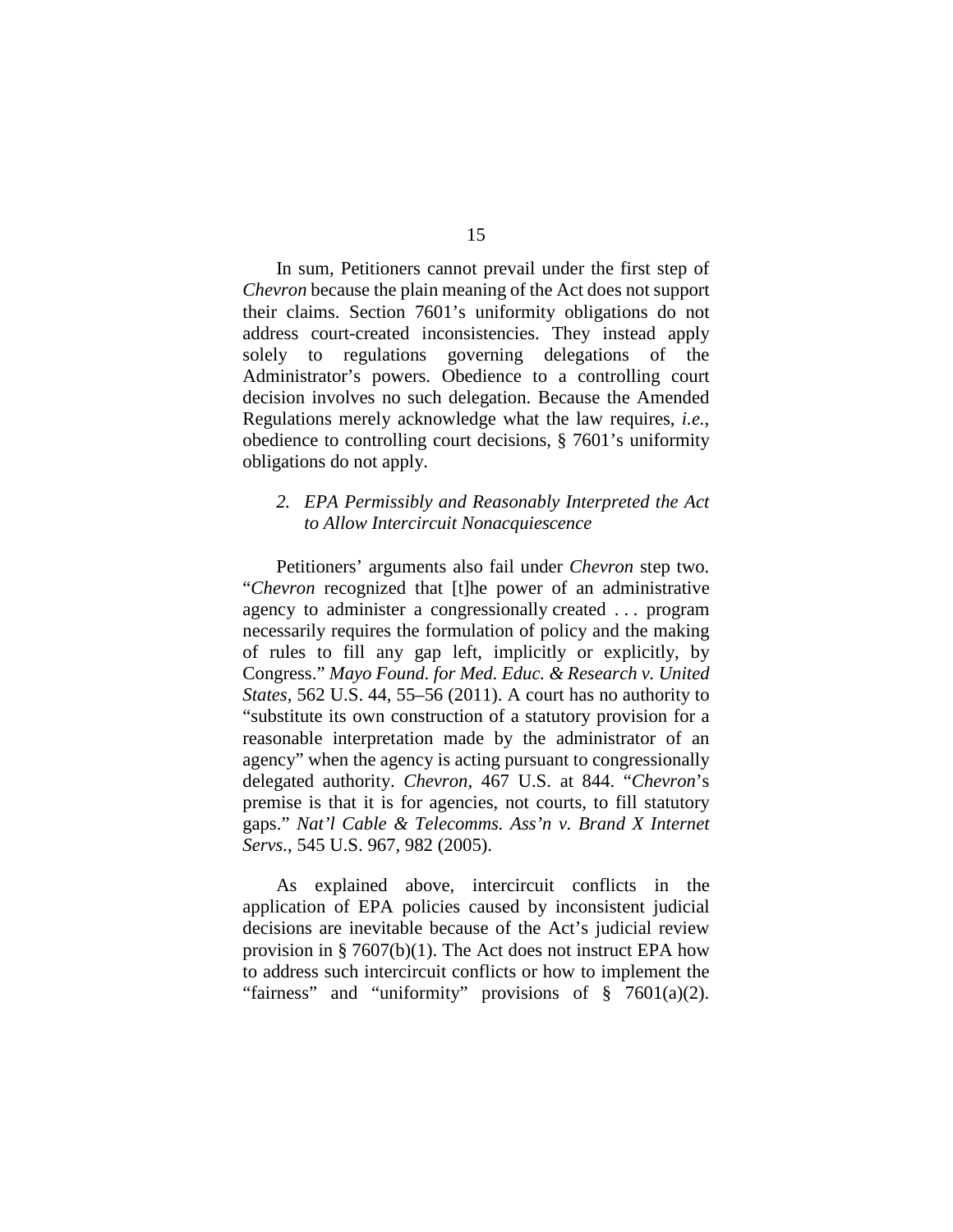However, EPA has the delegated authority to enforce these statutory provisions and to fill any perceived gaps in the statute. In our view, the Amended Regulations reasonably fill the statutory gaps, and, therefore, EPA's construction of the Act is entitled to deference.

In its brief to this court, EPA usefully and accurately summarized the Amended Regulations:

*First*, EPA promulgated an exception to the agency's policy of uniformity, acknowledging existing agency practice that a federal court decision adverse to EPA that arises from a challenge to a locally or regionally applicable agency action will not "automatically" apply uniformly nationwide. EPA also codified its longstanding position that, consistent with the structure and purpose of the Act's judicial review provision, 42 U.S.C. § 7607(b)(1), only decisions of the Supreme Court and decisions of this Court that arise from challenges to nationally applicable regulations or final agency action would necessarily apply uniformly.

*Second*, EPA added a provision that its headquarters need not issue mechanisms or revise existing mechanisms to address every "inconsistent application of any rule, regulation, or policy that may arise in response to the limited jurisdiction of either a federal circuit court decision arising from challenges to 'locally or regionally applicable' actions . . . or a federal district court decision."

*Third*, EPA clarified that a regional office no longer needs to seek concurrence from headquarters to diverge from national policy if such regional action is required in certain states "to act in accordance with"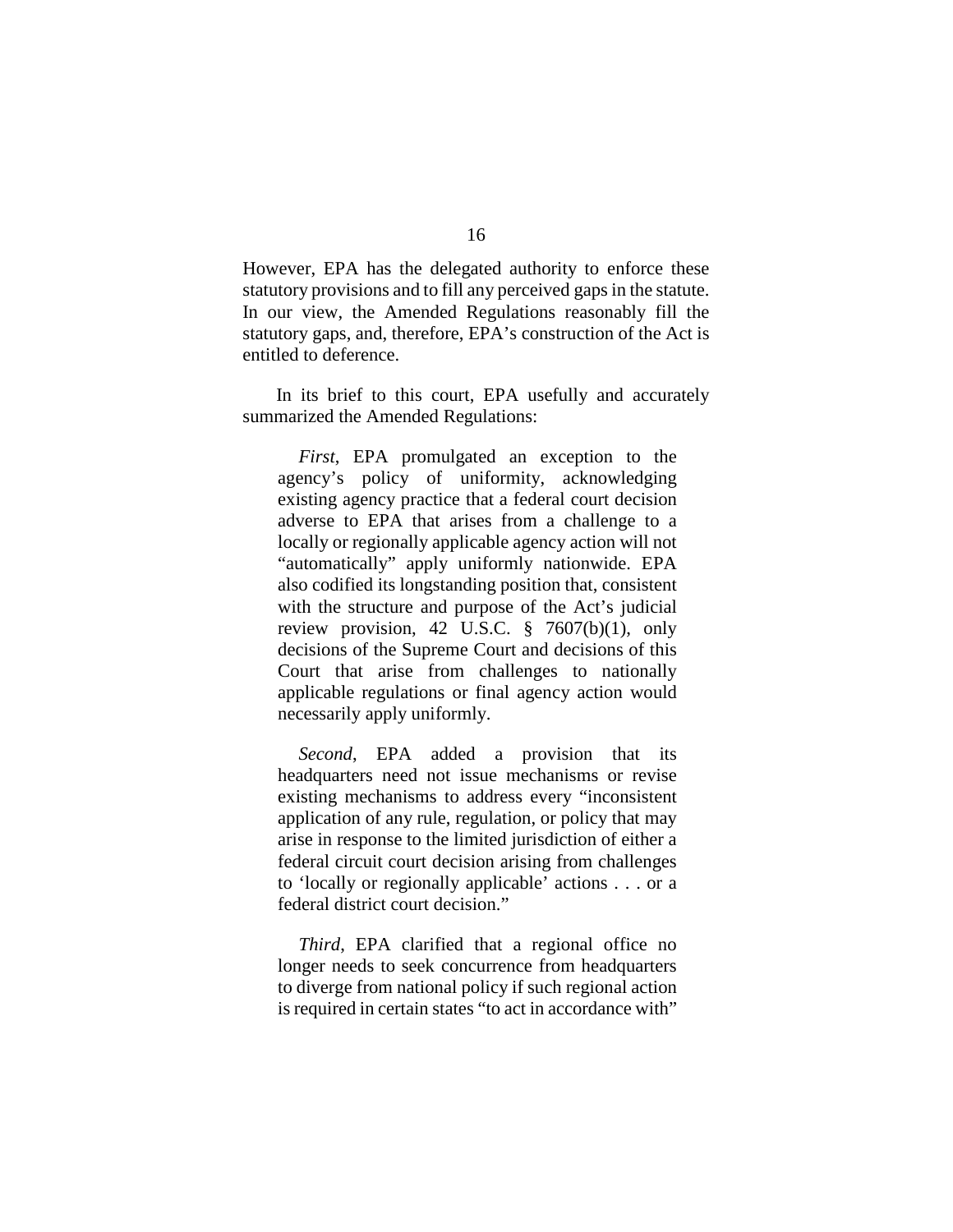an adverse federal court decision that arises locally or regionally.

Resp't's Br. 10–11. EPA also makes the compelling point that

Congress did not purport to forecast all the unique and unpredictable variables associated with regional court decisions, particularly when they opine on national policy. Section  $7601(a)(2)$  is entirely silent on this more complex subject matter, and it is plausible (at the very least) for the agency to read section  $7601(a)(2)$  as focusing on improving the consistency of actions that EPA regions take in the *absence* of judicial decisions.

Resp't's Br. 30. We agree. Overall, EPA's construction of § 7601(a) is not only permissible but eminently reasonable.

Petitioners struggle to articulate what regulatory provisions EPA should have included in place of the Amended Regulations. They appear to endorse the view that the Amended Regulations should require the agency to petition the Supreme Court for review of adverse judicial decisions, or require EPA's General Counsel to consult with the regions about how to handle court decisions that are at odds with EPA's national rules. None of these suggestions would make much of a dent in the inconsistencies inherently generated by § 7607, which further suggests that § 7601 was not aimed at such inconsistencies.

Moreover, Petitioners' suggestions do not involve powers delegated by the Administrator to the regions, and hence would not be promulgated under § 7601 in any event. Regional officers cannot petition for certiorari. Nor does any remedy involving EPA's General Counsel come within a delegation of power to a regional office. Rather, regulations addressing these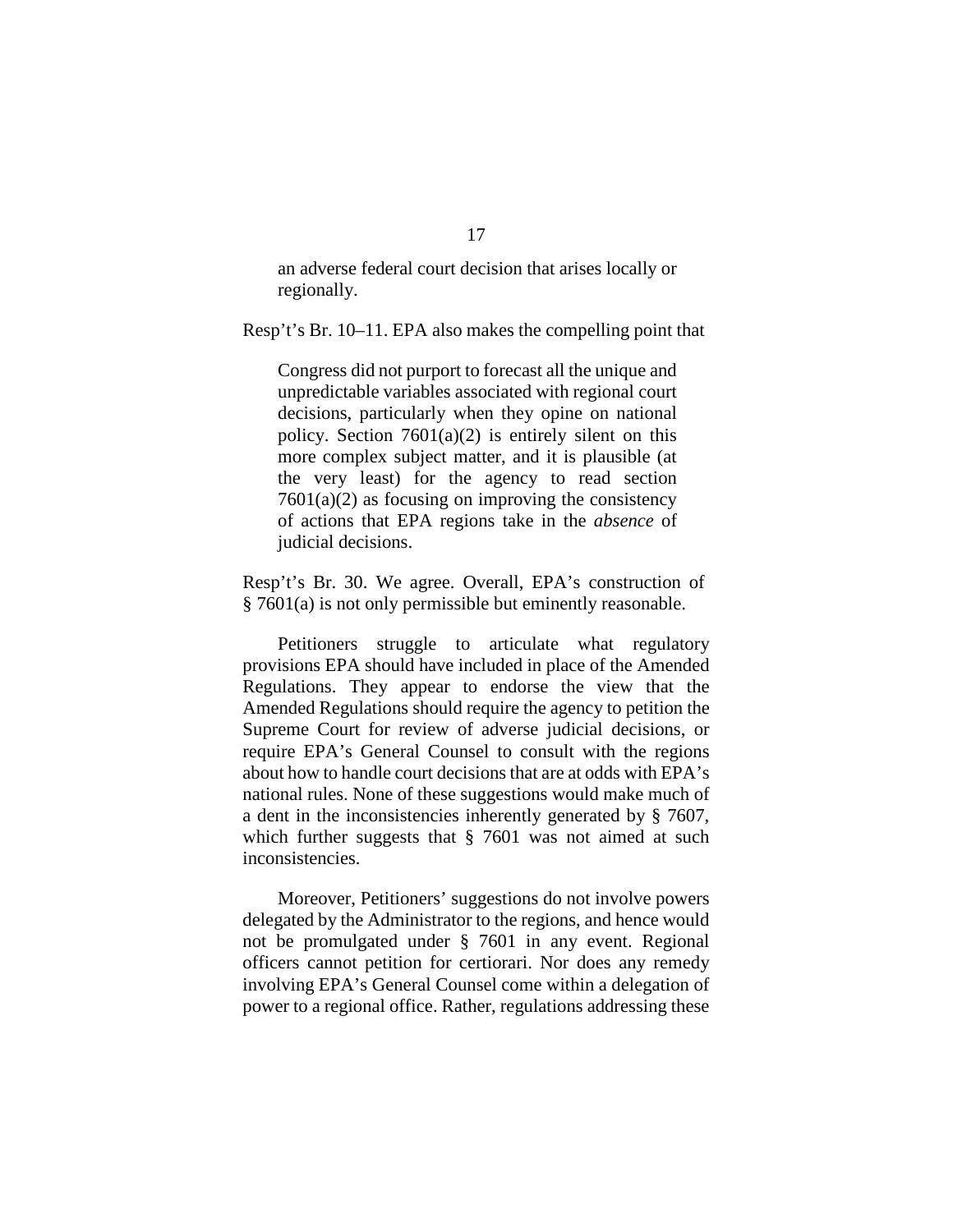issues may come within the compass of other authority granted to the Administrator to constrain EPA actions. We do not foreclose the possibility that some other statutory provision, not addressed by Petitioners, might require some such procedures.

Petitioners' ostensible parade of horribles – a potentially national thicket of inconsistent decisions – is overblown, to say the least. If no party is able to overturn an inconsistencycreating decision through a petition for rehearing, en banc review, or certiorari to the Supreme Court, EPA obviously will be in a position to consider initiating a rule making procedure to resolve the conflict, or take other final agency action that has the force of law. Alternatively, a petitioner with standing may petition for rule making should EPA fail to initiate such a proceeding.

The simple point here is that the statute clearly contemplates some splits in the regional circuits. There is nothing in the statute to indicate that EPA is bound to change its rules nationwide each time a regional circuit court issues a decision that is at odds with an EPA rule. Were this the case, then the first court of appeals to address an issue would determine EPA's policy nationwide. And that would make no sense because only the D.C. Circuit has jurisdiction to hear and decide cases involving "nationally applicable regulations" or cases in which the action is "based on a determination of nationwide scope or effect." The implication of Petitioners' position – that EPA must conform its policies nationwide to the first circuit decision disagreeing with an agency rule – is illogical, and plainly inconsistent with the Act's judicial review provision. In fact, it is even worse than that, because if a second (or third, etc.) circuit were to disagree with that first mover, EPA would be forced to change its rules again to avoid a lack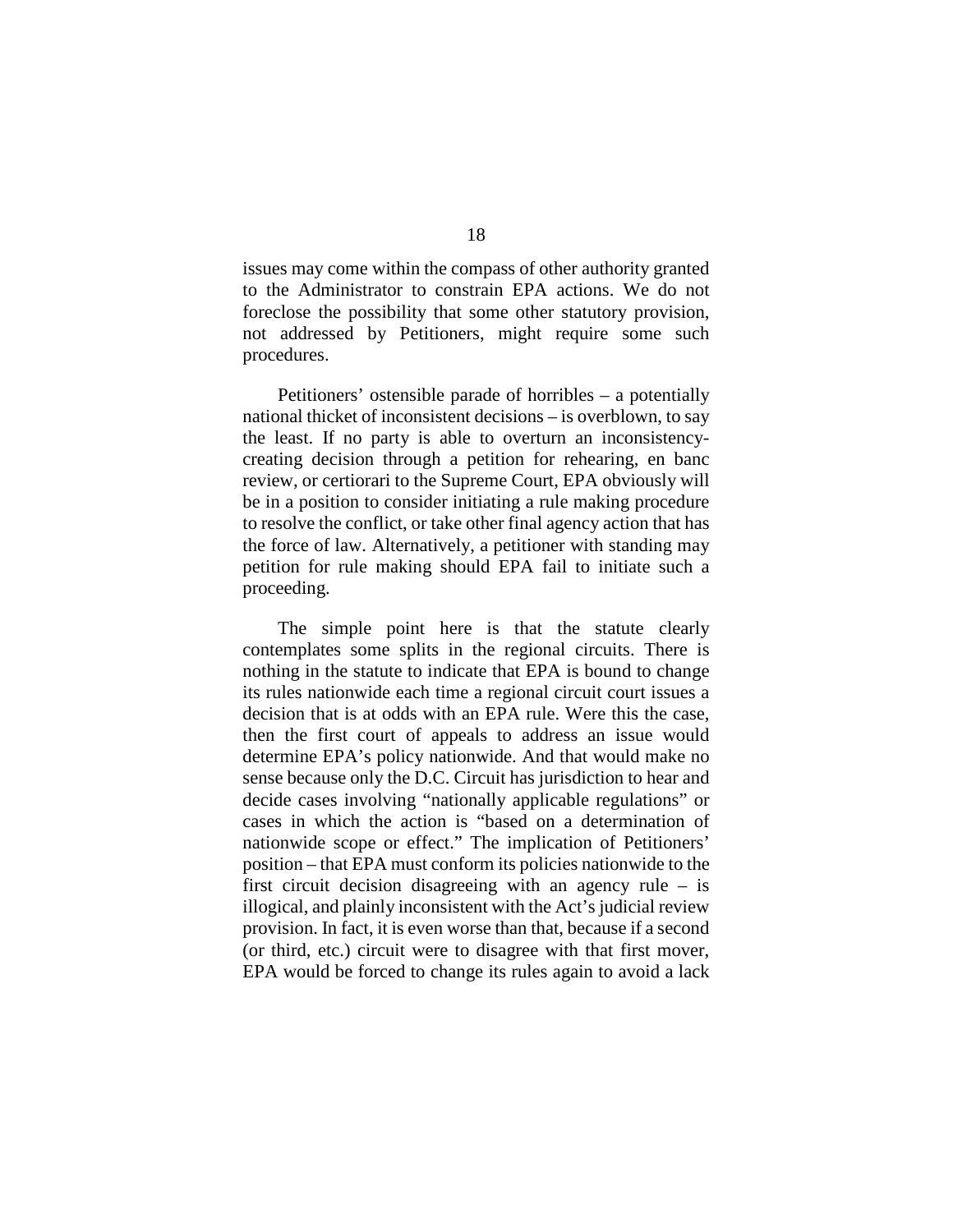of uniformity, if that were even possible. There is certainly no statutory requirement that EPA follow such an approach.

Petitioners' arbitrary and capricious challenge fails for much the same reason as their *Chevron* step two challenge. As EPA has explained, the Amended Regulations codify obedience to the law and preserve  $\S$  7607(b)(1)'s two-track system of judicial review. Petitioners' claim that EPA has not always been consistent in applying a practice of intercircuit nonacquiescence is immaterial. In this case, EPA need only show "that the new policy is permissible under the statute, that there are good reasons for it, and that the agency *believes* it to be better, which the conscious change of course adequately indicates." *FCC v. Fox Television Stations, Inc.*, 556 U.S. 502, 515 (2009). EPA has done this, and Petitioners offer no good reason to compel a different approach.

# *3. Petitioners' Argument that* NEDACAP I *Controls this Case*

*NEDACAP I* held that intercircuit nonacquiescence violated the previous consistency regulations because those regulations "implie[d] that EPA was obligated to respond to the *Summit Petroleum* decision in a manner that eliminated regional inconsistency." 752 F.3d at 1011. Petitioners argue that because those regulations largely mirrored  $\S 7601(a)(2)(A)$ and (C) (the statutory language we construe here), *NEDACAP I* compels us to interpret the statute likewise. While this point is superficially plausible, it has two notable flaws.

First, to the extent the parties and decision in *NEDACAP I* examined the Act, they did so solely with respect to  $\S$  7601(a)(2)(A) and (C), and did not analyze how  $\S$  7601(a)(1) and (2) limit application of the uniformity obligations to powers delegated by the Administrator. As explained above, because the Administrator cannot disobey a controlling court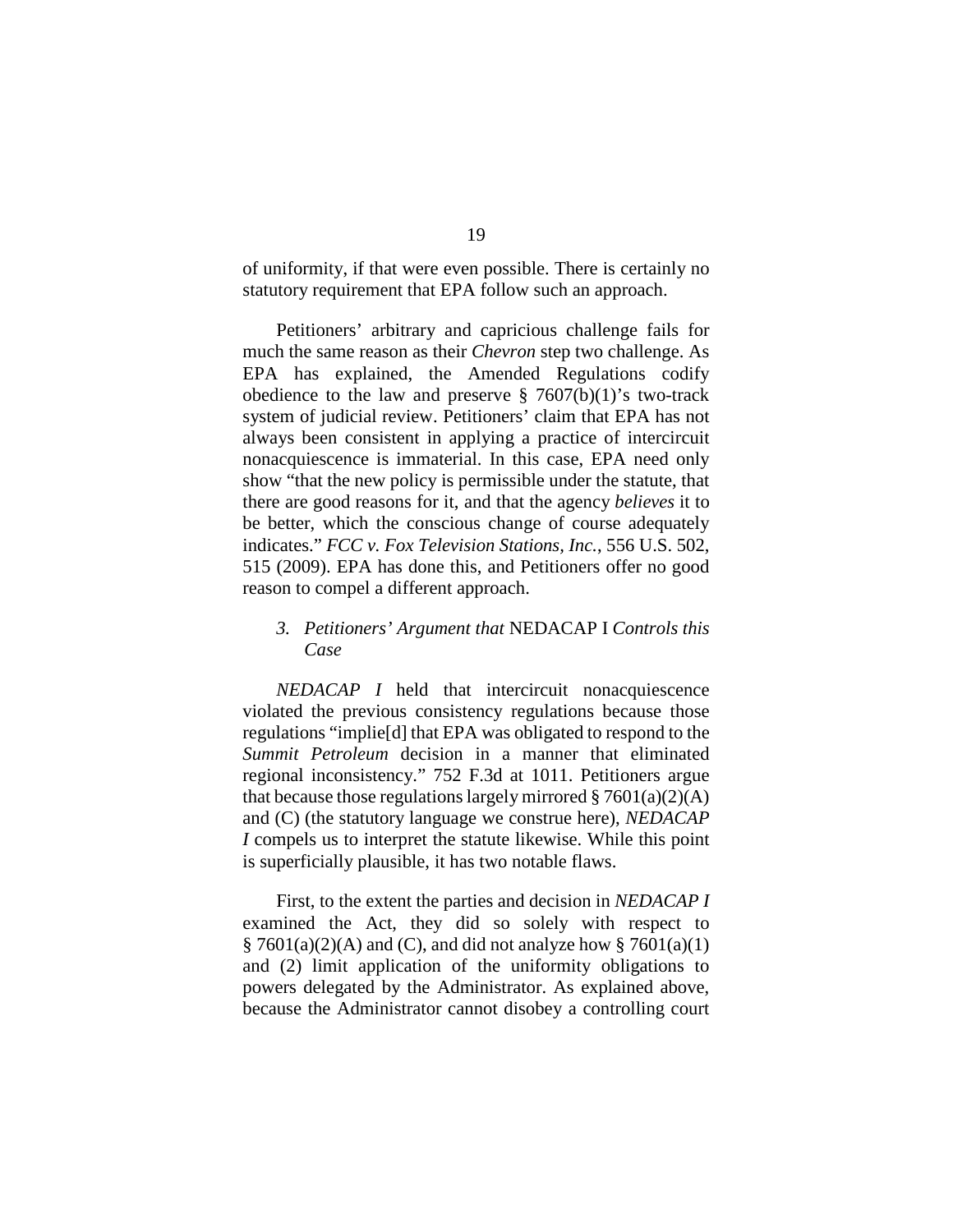decision, compliance with such decisions involves no delegation of power under the Act and thus does not trigger  $§ 7601(a)(2)'$ s obligations.

Second, *NEDACAP I* specifically stated that "EPA might . . . revise its . . . regulations to account for regional variances created by a judicial decision or circuit splits." *NEDACAP I*, 752 F.3d at 1010. It is implausible that *NEDACAP I* invited regulations its own holding would invalidate. Indeed, had *NEDACAP I* assessed the *Summit* Directive solely vis-à-vis § 7601(a)'s strictures, and without reference to the theneffective regulations, the result would have been completely different. But *NEDACAP I* did not examine that issue.

Nevertheless, we recognize that the prior consistency regulations resembled  $\S$  7601(a)(2). To avoid any confusion going forward, we now make it clear that, to the extent *NEDACAP I* can be read to suggest that § 7601(a)(2) bars EPA from adopting reasonable regulations endorsing intercircuit nonacquiescence – as EPA did in promulgating the Amended Regulations – the decision is mistaken.[\\*](#page-19-0)

## **III. CONCLUSION**

For these reasons, we deny the petitions for review.

*So ordered*.

<span id="page-19-0"></span> <sup>\*</sup> Because our holding today might be viewed as inconsistent with some of the discussion in *NEDACAP I*, this opinion has been circulated to and approved by all of the active members of the court, and thus constitutes the law of the circuit. *See Irons v. Diamond*, 670 F.2d 265, 268 n.11 (D.C. Cir. 1981).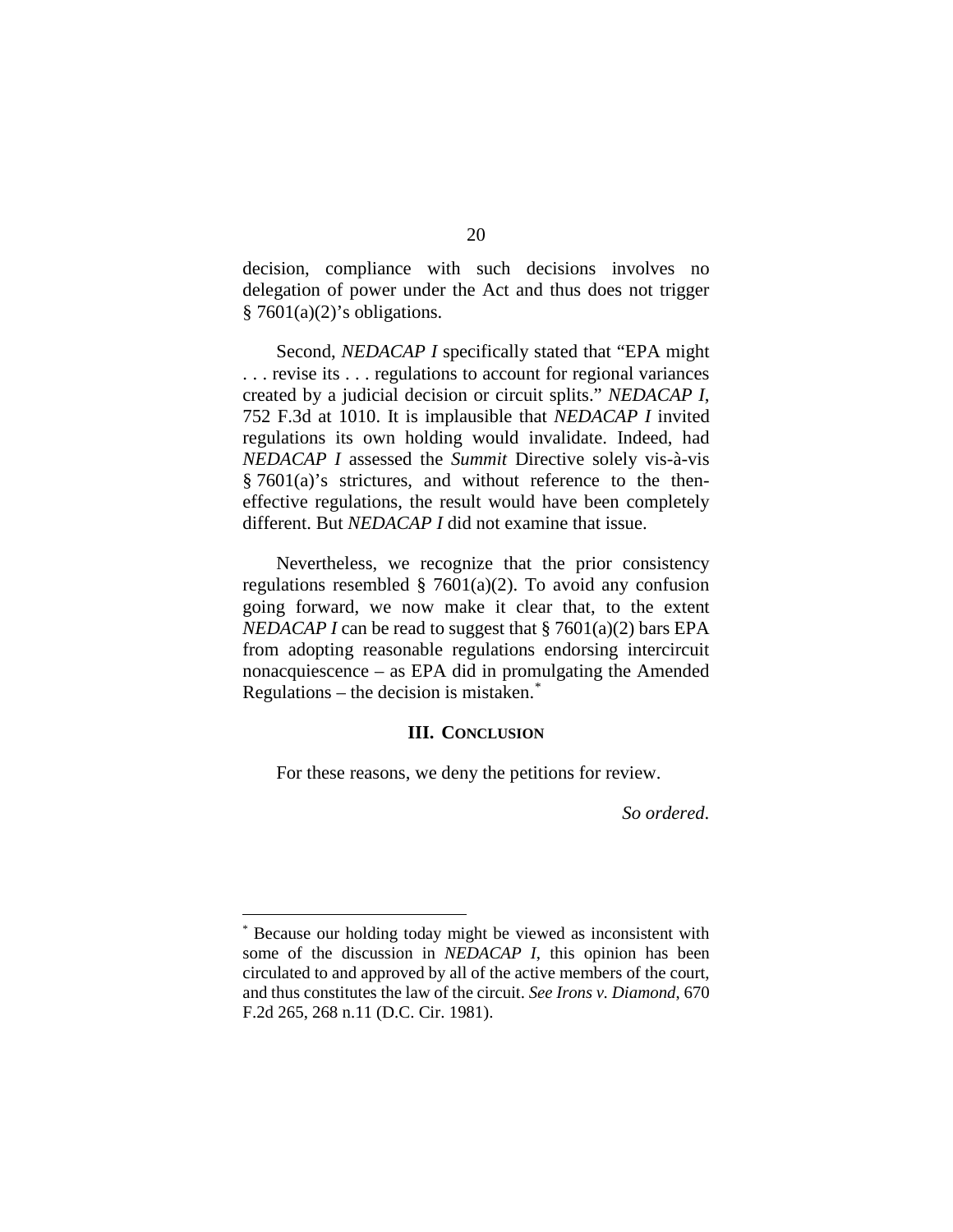SILBERMAN, *Senior Circuit Judge*, concurring: Ifully agree with the court's opinion. I write separately to point out that the EPA can often rather easily mitigate the inter-circuit nonacquiescence problem – and it should. Section 7607 provides that any EPA action that can be challenged in a regional circuit, because ostensibly regionally applicable, should nevertheless be brought only in our Circuit if the "action is based on a determination of nationwide scope or effect" and if the Administrator finds and publishes that such action is based on such determination. 42 U.S.C. § 7607(b)(1).

In the case of *Summit Petroleum Corp. v. EPA*, 690 F.3d 733 (6th Cir. 2012) – which started this whole donnybrook – EPA, in accordance with its regulations, responded to a request to the Administrator for a determination whether a number of natural gas facilities were "adjacent" and thereby constituted a single "major source" (which would impose a regulatory burden). None of the various locations shared a common boundary with one another, and they were scattered across 43 square miles. Nevertheless, EPA determined that the facilities were regarded as "adjacent" under its regulations, pointing to a memorandum prepared by its then-Assistant Administrator, Gina McCarthy (subsequently appointed Administrator). *See* Memorandum from Gina McCarthy, Assistant Adm'r, to Reg'l Adm'rs Regions I-X (Sept. 22, 2009). That was a reversal of EPA's previous position which interpreted "adjacent" geographically – not functionally. There is little question that, although this interpretation was applied first to a single set of facilities in the *Summit* case, it constituted an interpretation of "nationwide scope and effect." Therefore, it seems to me that the EPA Administrator should have so declared, and then any challenge should have been brought to the D.C. Circuit. Instead, Summit petitioned for review in the Sixth Circuit, leading to the national uncertainty that NEDACAP decries in the case before us.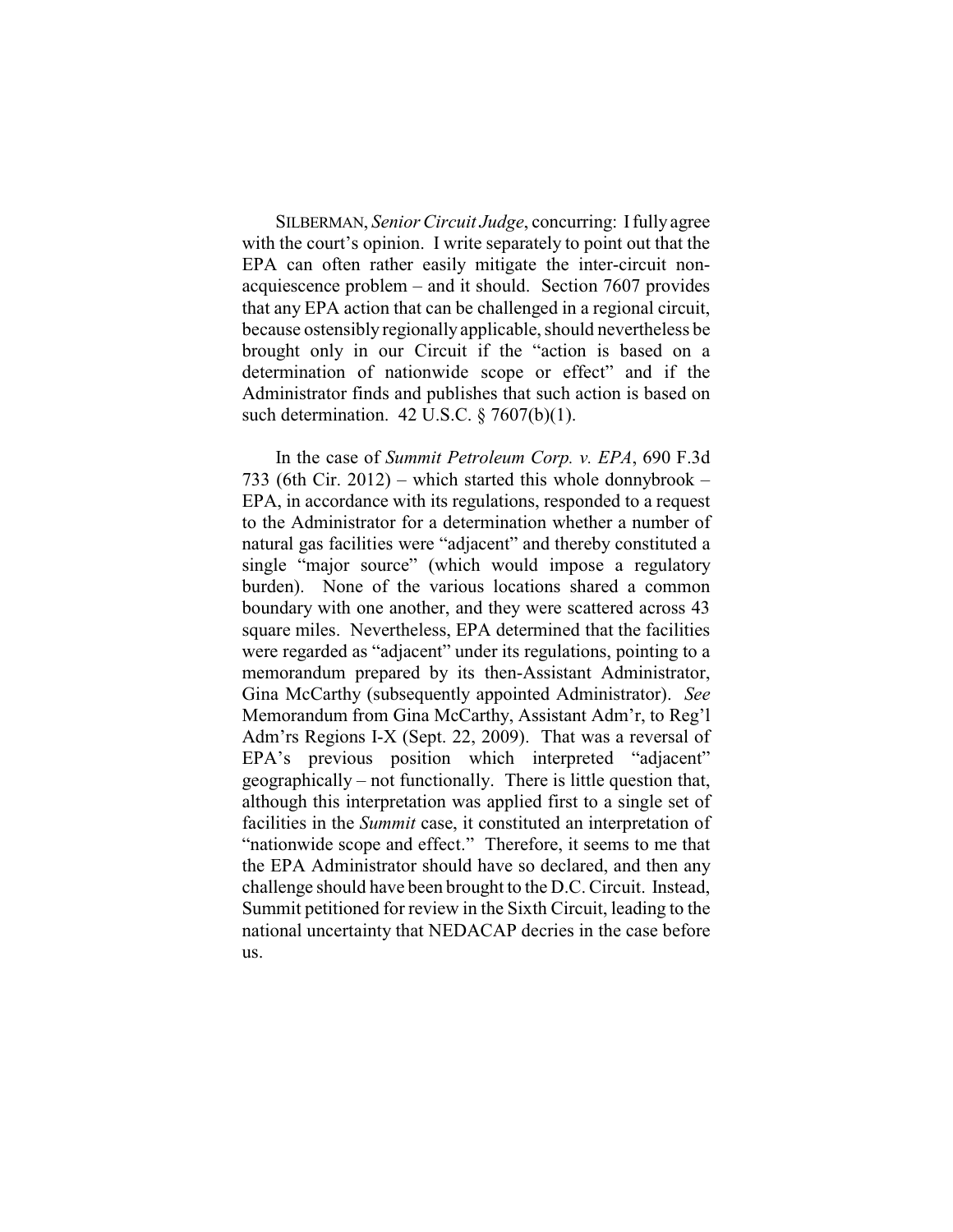It is clear that Congress, by empowering the EPA Administrator to publish a finding that an action is "based on a determination of nationwide scope or effect," delegated unusual authority to control the venue of judicial review. But her exercise of that authority is not unreviewable. Any circuit court, including the D.C. Circuit, could reject EPA's determination that an issue is of national importance as arbitrary and capricious under the APA. And conversely, a failure of EPA to so declare in an appropriate case could also be challenged by a party with standing – like NEDACAP here – who desired uniformity of national regulation, so long as it had first petitioned EPA to publish the necessary finding.

In *Summit*, the question as to whether the case belonged in the D.C. Circuit did not arise. But the Fifth Circuit has concluded that whether or not an issue is of nationwide scope and effect is only a venue question that it could determine *de novo*, without any deference to EPA. *See Texas v. EPA*, 829 F.3d 405, 417-22 (5th Cir. 2016). I think that opinion is quite wrong. To be sure, we have said that the question whether a case challenging EPA's action should be brought in a regional circuit or before us is not jurisdictional. *Dalton Trucking, Inc. v. EPA*, 808 F.3d 875, 879-80 (D.C. Cir. 2015). Nevertheless, it is more than the ordinary venue issue – which typically involves such questions as the convenience of the parties. Here it is the legislative provision that directs regional issues to regional circuits, and national issues to our circuit for uniform resolution. As such, it is venue plus; it approaches jurisdiction. Thus, while the EPA Administrator's determination does not escape review under the APA's arbitrary and capricious standard, it certainly should be entitled to deference. Indeed, I think deference in this situation should be particularly generous because the Administrator, as the national regulator, is in a much